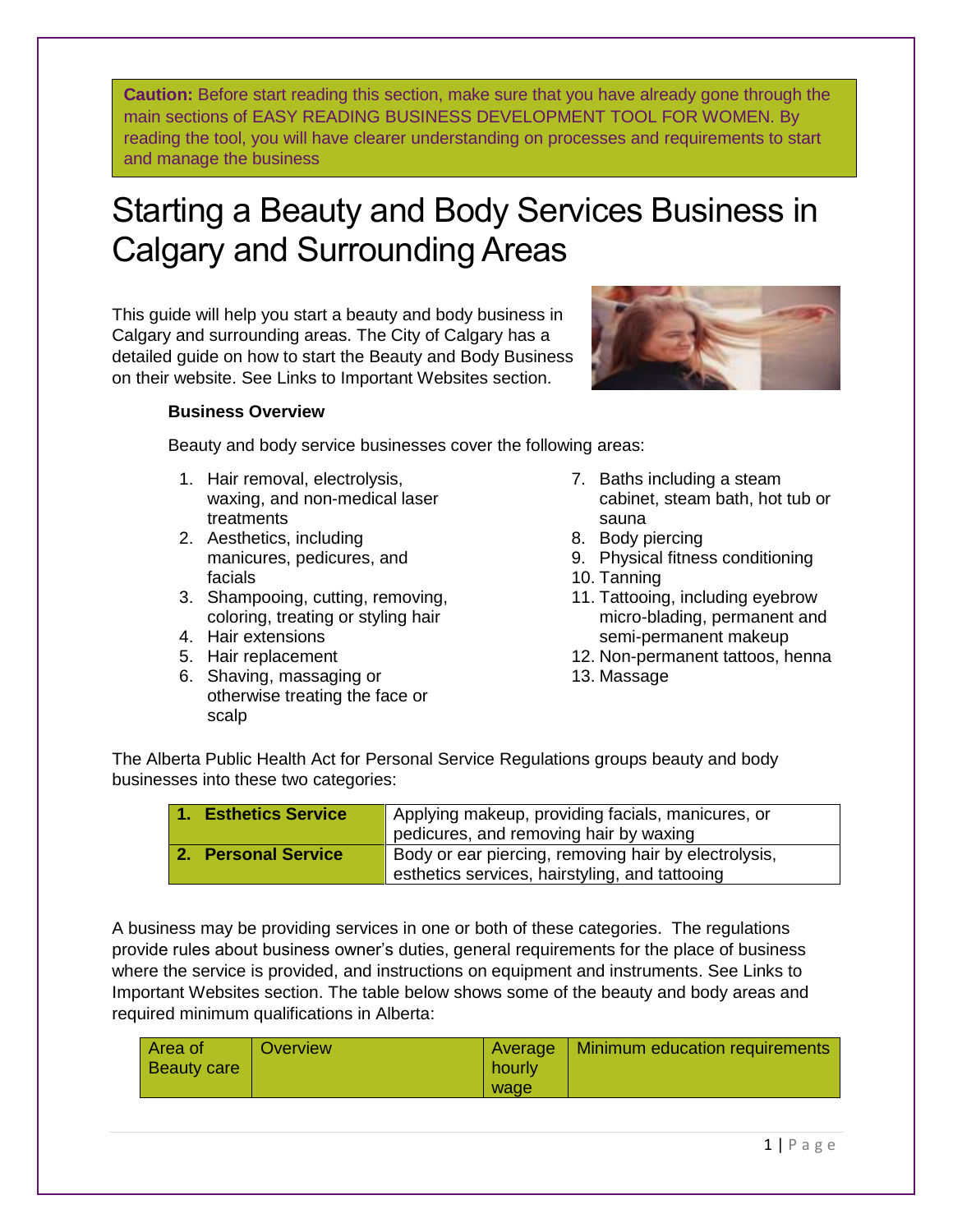| <b>Hair Stylist</b>  | It provides hair cutting<br>$\bullet$<br>and styling services<br>Hairstylist is employed<br>$\bullet$<br>in hairstyling or<br>hairdressing salons,<br>barbershops, vocational<br>schools, health care<br>centers and theatre, film<br>and television<br>businesses<br>Hairstylists can also<br>$\bullet$<br>start their own business | $\overline{$}20.74$ | 1. A hairstylist is under Alberta's<br>Apprenticeship and Industry<br>Training Act and the<br><b>Hairstylist Trade Regulation</b><br>Certification is recognized by<br>2.<br>the Alberta Apprenticeship<br>and Industry Training Board<br>3. A hairstylist may also work<br>under a registered apprentice<br>to cut and style a paying<br>customer's hair in Alberta |
|----------------------|--------------------------------------------------------------------------------------------------------------------------------------------------------------------------------------------------------------------------------------------------------------------------------------------------------------------------------------|---------------------|----------------------------------------------------------------------------------------------------------------------------------------------------------------------------------------------------------------------------------------------------------------------------------------------------------------------------------------------------------------------|
| Esthetician          | Provides facial and<br>$\bullet$<br>body treatments<br>designed to enhance an<br>individual's physical<br>appearance                                                                                                                                                                                                                 | \$18.86             | 1. An esthetician requires<br>certification from an<br>esthetician's educational or<br>training institute                                                                                                                                                                                                                                                            |
| Makeup<br>Artist     | Provides professional<br>$\bullet$<br>make services up for<br>media and fashion                                                                                                                                                                                                                                                      | \$23.32             | Completion of high school,<br>1.<br>college, or beauty school<br>programs for cosmeticians<br>or on-the-job training is<br>desired                                                                                                                                                                                                                                   |
| Nail<br>technician   | Works on nail cleaning,<br>$\bullet$<br>designing, and painting                                                                                                                                                                                                                                                                      | \$18.86             | 1. There are no standard<br>requirements for nail<br>technicians<br>A high school diploma and<br>2.<br>related training are assets<br>Some salons ask for training<br>3.<br>in specific spa services such<br>as pedicures, gel toenails,<br>body polishes, or body wraps                                                                                             |
| Cosmetician          | Advises customers on<br>$\bullet$<br>the use of make-up and<br>other beauty products<br>Applies make-up to<br>customers<br>May specialize in<br>applying make-up to<br>models or other<br>individuals for special<br>occasions                                                                                                       | \$18.86             | Completion of high school,<br>1.<br>college,<br>or beauty school programs<br>2.<br>for cosmeticians or on-the-<br>job training is desired                                                                                                                                                                                                                            |
| Massage<br>therapist | Massage therapists<br>$\bullet$<br>assess soft tissues and<br>joints of the body for<br>treatment<br>Massage therapists also<br>$\bullet$<br>help in the prevention of<br>dysfunction, injury, pain,<br>and physical disorders                                                                                                       | \$36.41             | Massage therapists usually<br>1.<br>require completion of an 18 to<br>36-month program in<br>massage therapy from an<br>accredited school<br>A period of supervised<br>2.<br>practical training                                                                                                                                                                      |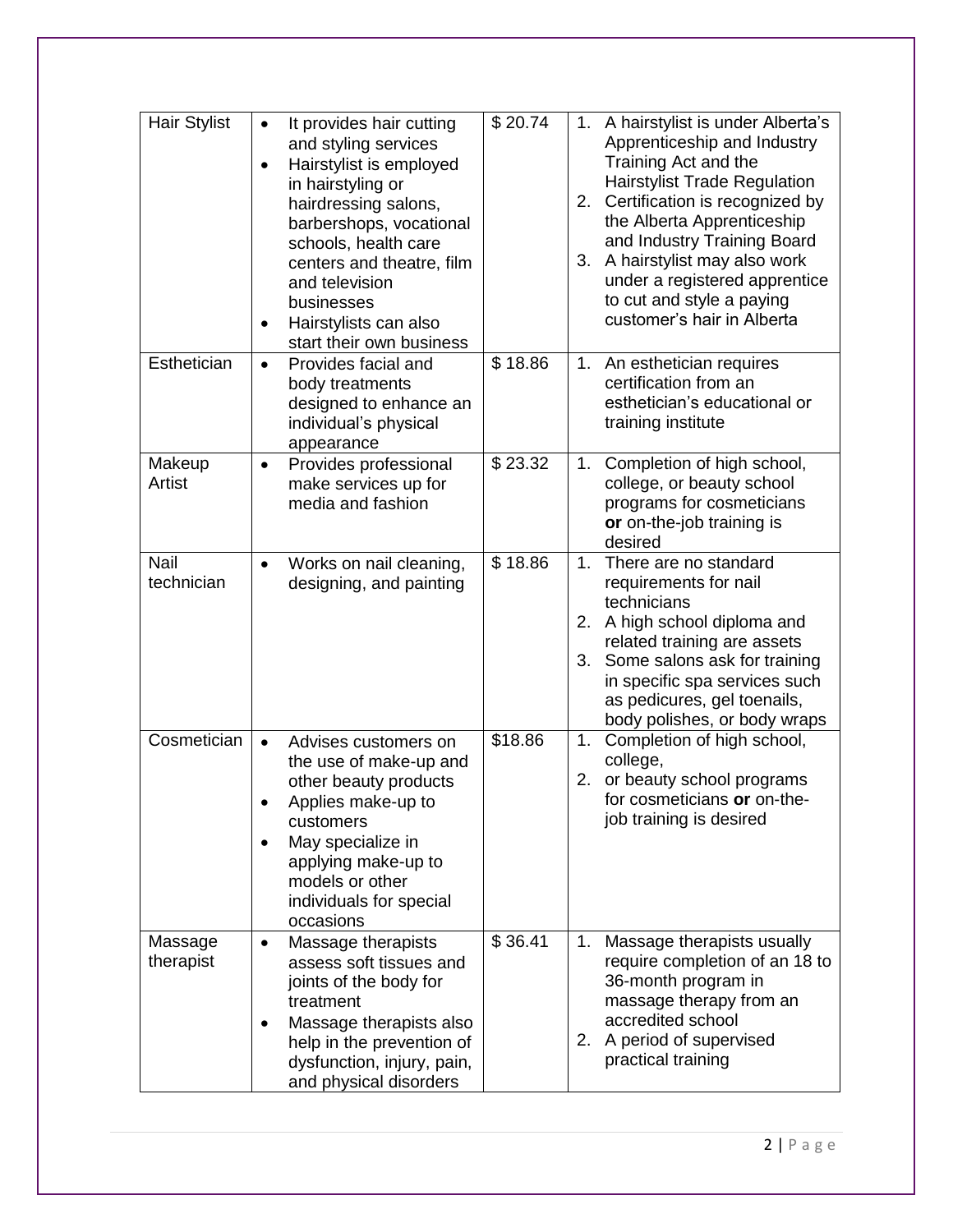Tip: There are many colleges in Calgary specialized in the provision of beauty and body care education and certification

## **Steps to Start a Beauty and Body Service Business**

Like any other business, beauty and body service business must go through the regular process of registration, permits, and licensing to start a business. Visit the nearest registry for business registration and city of Calgary for the permits and license details.

Businesses which offer beauty and body services or the use of equipment to provide services also require:

- A municipal business license from the City of Calgary
- A Calgary Police Service background check for businesses offering tattoos, microblading, permanent or semi-permanent makeup, or piercing services. This does not include non-permanent tattoos or tattoo removal.
- Require inspection and license from the Fire Prevention Bureau in most cases

Employees of personal service businesses do not require a separate individual license. Businesses providing personal services that rent or lease a chair or space from an already licensed personal service business require a separate personal service (independent chair operator) license.

Home-based beauty and body service businesses:

- Require land use approval and a business number
- A layout plan that must be submitted to an Environmental Health Officer. The plan should include details on the location, illustrations of storage and washrooms. To connect with the Calgary the Environmental Public Health office call 403-943-2295

Each space in a building has its own specified, approved use that cannot be changed without approval, permit, or both. To get the land-use approval to apply to the City of Calgary

Businesses that offer beauty and body services must follow Alberta Health Services' overall health and safety procedures for beauty and body services along with guidelines on the management of chemicals and equipment. Compliance is compulsory for all beauty and body businesses such as use of disinfectants and sterilization of equipment.

| <b>Business</b><br><b>Area</b>    | <b>Health and Safety</b>                                                                                                                                                                                                                                        | <b>Information Details</b>                                                                                                                                                        |
|-----------------------------------|-----------------------------------------------------------------------------------------------------------------------------------------------------------------------------------------------------------------------------------------------------------------|-----------------------------------------------------------------------------------------------------------------------------------------------------------------------------------|
| <b>Disinfectants</b>              | Personal service facilities including hairstylists<br>must label all disinfectants. Disinfectants must<br>carry a drug identification number. The strength<br>of disinfectants varies and the correct type must<br>be kept and used for the associated purpose. | See weblink Alberta Health<br>Services Guidelines and<br>standards for the use of<br>disinfectants for personal<br>care facility in Links to<br><b>Important Websites section</b> |
| <b>Standards</b><br>for Esthetics | All businesses engaged in body waxing,<br>makeup and nails must follow Alberta Health                                                                                                                                                                           | See weblink Alberta Health<br>Services Guidelines and                                                                                                                             |
|                                   | standards. These standards define handling                                                                                                                                                                                                                      |                                                                                                                                                                                   |